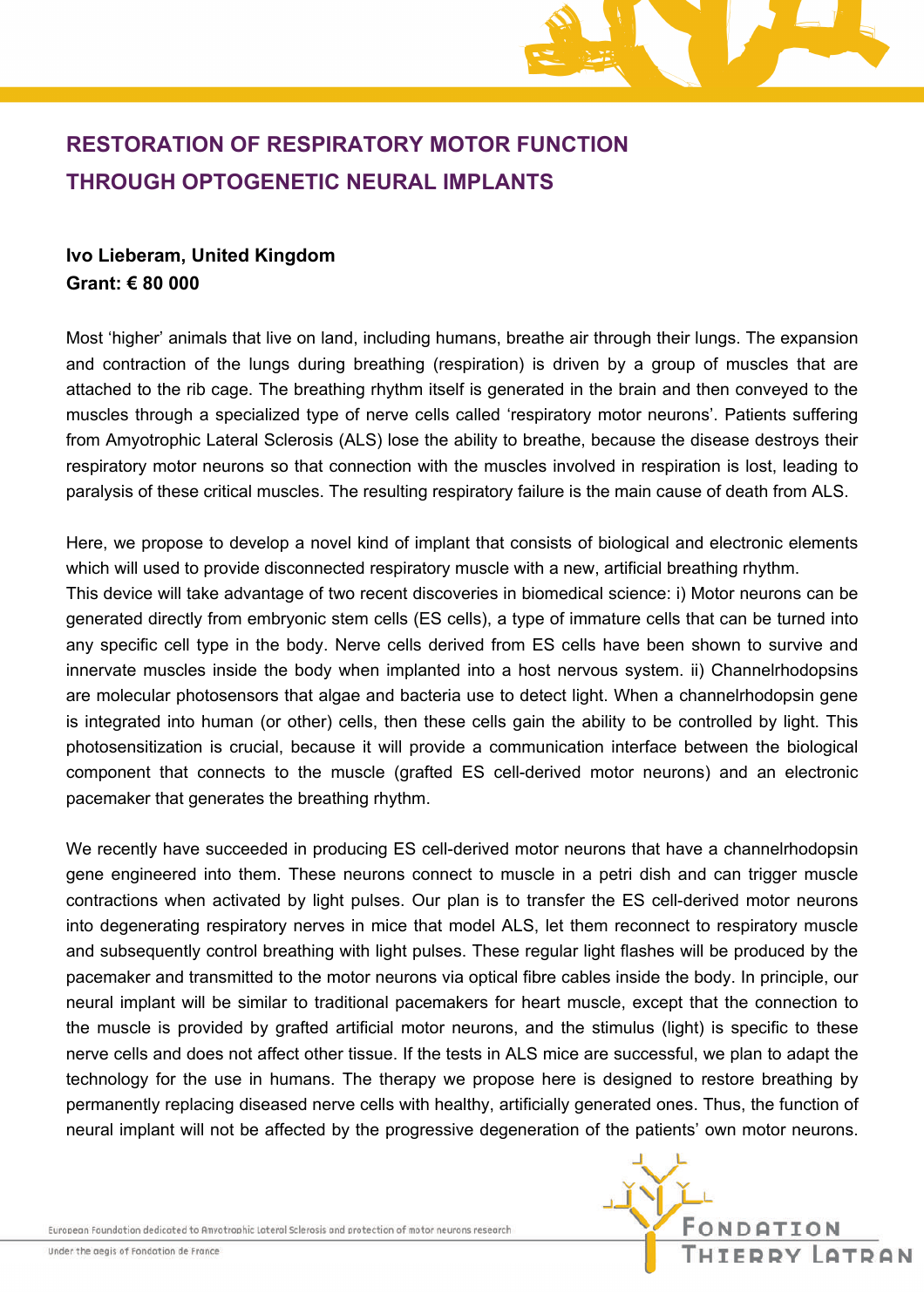Should we succeed, then the proposed approach will be used to alleviate the most life-threatening symptom of ALS (respiratory failure), irrespective of whether the disease is sporadic or familiar. In the long-run, a similar approach could be developed to restore other motor functions, such as walking.

### **Specific Aims**

1) We plan to establish several stable mouse ESC lines that each carry a different candidate channelrhodopsin transgene, derive motor neurons from these cells and test the suitability of the channelrhodopsin variants by light stimulation *in vitro*.

2) We will develop methods for the differentiation and purification of astrocytes from ESCs, which we intend to use as disease-free support cells for ESC-derived motor neurons in *in vivo* grafts.

3) To establish and optimise the optogenetic implant technology, we will use a sciatic nerve lesion model to insert ESC-derived motor neurons into a degenerating nerve and determine whether the grafted neurons extend axons and establish synaptic contacts with the hindlimb muscles (eg gastrocnemius).

4) We will connect the sciatic nerve ESC-motor neuron graft to an optical pacemaker via fibreoptic cables and stimulate muscle contractions of the hindlimb muscle with light pulses to establish functional neuromuscular interaction between the grafted ESC-derived motor neurons and denervated host muscle.

5) Following optimisation of the optogenetic implant technology in the sciatic nerve model, we then plan to graft ESC-derived motor neurons into the phrenic nerve in adult rats in which the diaphragm has been denervated on one side and test the ability of the implanted cells to functionally innervate the denervated hemi-diaphragm. This model will be further developed to link the neural graft to an optical pacemaker *ex vivo*, and impose an optogenetic inspiratory rhythm on the diaphragm muscle.



**Design of the optogenetic phrenic nerve neural implant.** The Scheme on the left shows the normal anatomy of the thoracic cavity and the trajectory of the phrenic nerve as it projects to the diaphragm muscle. The scheme on the right depicts the neural implant that we plan to use in order to restore diaphragm function in ALS, after degeneration of the phrenic nucleus. NMJ: neuromuscular junction

European Foundation dedicated to Amyotrophic Lateral Sclerosis and protection of motor neurons research

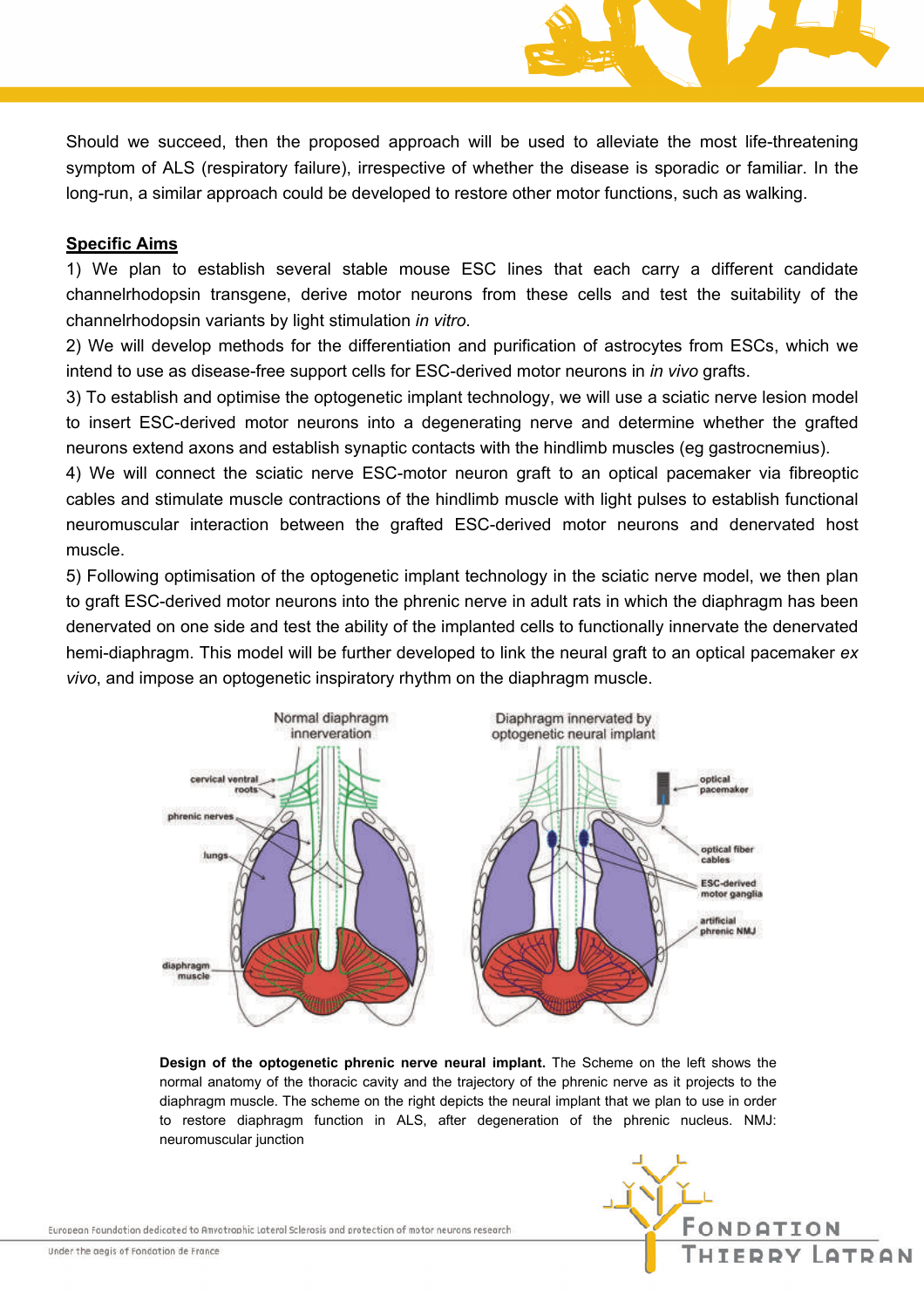



**The optoelectronic interface** (Left, Centre) Dr. Degenaar's team has been developing optoelectronic stimulator arrays using microLED technology. These have been successfully used to stimulate neurons in both in-vitro culture and ex-vivo tissue (Right) We will develop a waveguide containment structure to prevent migration of the ESCderived motor neurons and allow of even distribution of stimulation light.

### **TEAM**

**Ivo Lieberam** (PhD in Genetics (Immunology) is since 2009 Lecturer, MRC Center for Developmental Neurobiology, King's College London, UK

**Linda Greensmith** (PhD in Neuroscience) is since 2009 Professor of Neuroscience, Institute of Neurology, UCL, UK

**Patrick Degenaar** (PhD Bioelectronics) is a senior lecturer in neuroprosthesis, School of Electrical, Electronic and Computer Engineering, Newcastle University, UK



European Foundation dedicated to Amyotrophic Lateral Sclerosis and protection of motor neurons research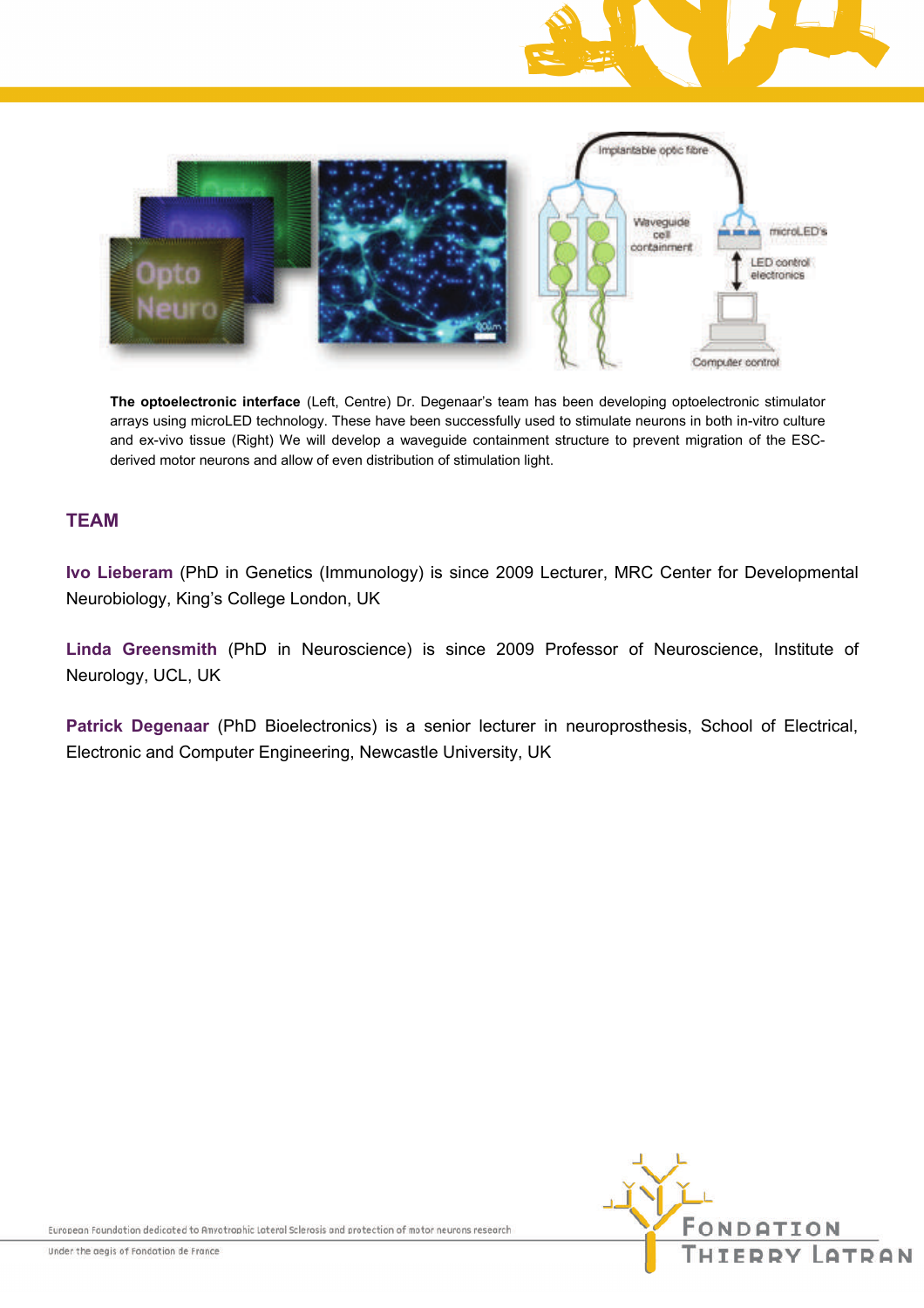# **BORG - Restoration of respiratory motor function through optogenetics neural implants**

**Call for projects 2010 Grant:** 80 000 € **Project Duration:** 18 months

**Investigators**: Ivo Lieberam, King's College London, United Kingdom

#### **Updated results December 2012**

Patients suffering from Amyotrophic Lateral Sclerosis (ALS) frequently show respiratory distress due to the degeneration of motor neurons that control breathing, and loss of respiratory function is the most common cause of death in ALS. The most crucial population of respiratory motor neurons in humans is the phrenic nucleus, which innervates the diaphragm, a key respiratory muscle. In our application for an 18-months pilot study supported by the Thierry Latran Foundation, we proposed to generate in vitro and in vivo proof-of-principle data for a new type of embryonic stem (ES) cellbased diaphragm pacemaker device. While restoration of normal breathing in ALS patients by artificially stimulating diaphragm contraction would not by itself represent a cure for the disease, such an intervention would dramatically increase the quality of life. In addition, once this technology is established, similar devices could be developed to restore other types of motor function, such as swallowing. The neural implants we propose will consist both of neural tissue directly derived from ES cells, namely motor neurons and glia, and of an electronic pacemaker device. The electronic component will generate a breathing rhythm and emit it as a sequence of light flashes, and the artificial neural components will receive the light signals, translate them into electrical impulses and relay the rhythm to the diaphragm muscle.

During the course of our pilot study, we: 1) Established a mouse ES cell line that carries several genetic modifications which allow us to i) magnetically enrich motor neurons from mixed in vitro cultures, ii) stimulate them with light though a molecular photosensor and iii) keep them alive in vitro and in vivo by expressing a neurotrophic factor. 2) Established a second mouse ES cell line which permits us to magnetically enrich astrocytes, the most abundant type of glia which supports motor neurons survival and maturation. 3) Implanted ES cell-derived motor neurons into a hindlimb nerve in mice to show that these cells survive in vivo for weeks after grafting and form connections to recipient muscle. The next two steps in this project will be to i) activate muscle with